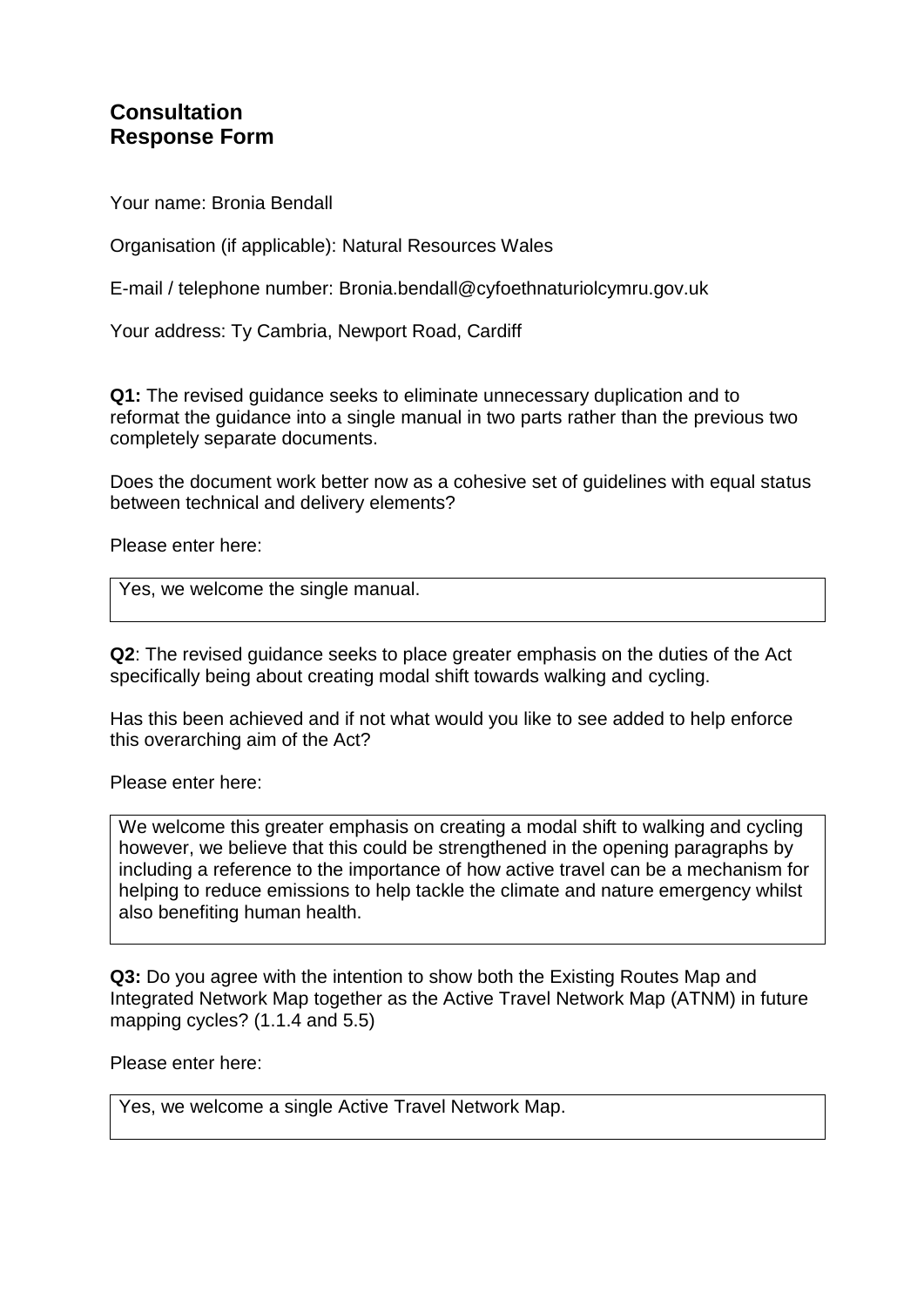**Q4:** The policy context has been updated reflecting new laws and regulations. This includes an explanation of links between Planning Policy Wales 10 and Active Travel and also how active travel dovetails with the principles and approach set out in Wellbeing of Future Generations Act.

Are there other policy area links which should be highlighted and if so what information about them would you like to see included in the guidance?

Please enter here:

2.2.3: We would like to see an addition to bullet point two – 'It improves resilience by reducing carbon emissions and other harmful pollutants through reducing vehicle use. Through protecting green infrastructure and including it in active travel design it can aid well-functioning ecosystems and the biodiversity they support whilst providing natural solutions that help build resilience of the environment, people and communities.

2.3: We welcome the addition of the Environment (Wales) Act within the guidance, however you only refer to the Section 6 duty, which we do not believe reflects entirety the of the Act and the consideration that should be paid to it. We would like the authors to consider revising the content of this section to include the following:

- Well-functioning ecosystems and the biodiversity they support, provide natural solutions that help build resilience. This, in turn, helps society create jobs, support livelihoods and human wellbeing, adapt to the adverse impacts of climate change and contribute to sustainable development.
- The Environment (Wales) Act, 2016 aims to build greater resilience into our ecosystems. The Act sets out Wales' approach to planning and managing natural resources at a national and local level with a general purpose linked to the statutory principles of the sustainable management of natural resources (SMNR) defined within the Act.
- The Natural Resources Policy under the Act sets the context for Area Statements, which are produced by Natural Resources Wales (NRW), ensuring that the national priorities for SMNR inform the approach to local delivery. Area Statements include information about the natural resources in that place, the benefits they provide and the priorities, risks and opportunities that need to be addressed to achieve their sustainable management. Area Statements will help to coordinate work, to strengthen the resilience of our ecosystems and enhance the benefits they provide us. Local Area Statements can be found on the NRW website.
- Section 6 under Part 1 of the Act introduced an enhanced duty (the S6 duty) for public authorities in the exercise of functions in relation to Wales. The S6 duty requires that public authorities must seek to maintain and enhance biodiversity so far as consistent with the proper exercise of their functions and in so doing promote the resilience of ecosystems. Local Authorities must have regard to the guidance produced by the Welsh Government to assist and support public authorities to follow the S6 duty.
- For the development of active travel schemes, this means that local authorities should have regard for their Area Statement and should embed the consideration of biodiversity and ecosystems into their early option development, through scheme design, to day to day management activities.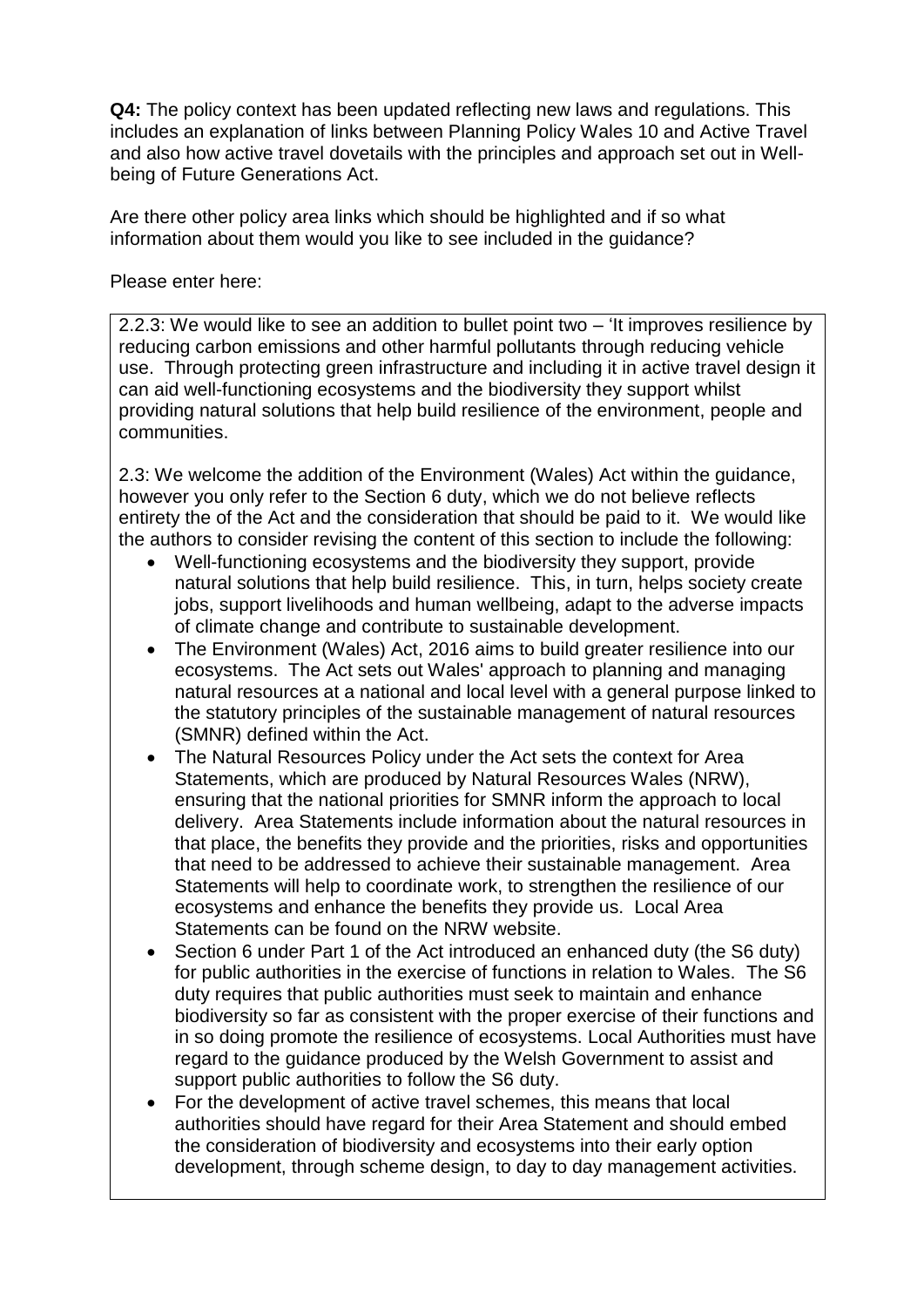2.5: We would welcome a more ambitious approach to alignment with Planning Policy Wales 10 that will deliver multiple ecosystem benefits, reflecting the principles of Sustainable Management of Natural Resources (PPW10: s3.30, page 32) in active travel schemes. Enhancing ecological networks, noise minimisation, carbon sequestration as well as pollutant removal are benefits derived from enhanced active travel routes. These enhanced active travel routes have the potential to become important mechanisms to address local ecological resilience, bridging the gaps between rural connectivity and urban greenspaces.

Missing:

- We believe that reference should be made to the Public Health (Wales) Act 2017:
	- o The imminent duty on public bodies to undertake a Health Impact Assessment in specified circumstances. We are aware that the regulations are still to be produced, however a HIA should be seen as good practice in designing any project or programme and can be used to engage with broader stakeholders in the design phase.
	- o Healthy Weight, Healthy Wales. This new obesity strategy for Wales pays heavy reference to active travel in the Strategy and Delivery Plan and we believe it is essential to reference it here.
- We also believe that reference should be made to The Clean Air Plan for Wales: Healthy Air, Healthy Wales.

**Q5:** The guidance now highlights more clearly that the duties under the act fall to the whole local authority and lists sections of particular relevance to certain functions.

Are there further areas that should be highlighted?

Please enter here:

| <b></b> |  |  |
|---------|--|--|
|         |  |  |
|         |  |  |
|         |  |  |
|         |  |  |
|         |  |  |

**Q6:** The concept of mesh density for the active travel route network has been introduced with a view to a mesh of 250m needing to be achieved by the third time the maps are updated.

Does this clarify previous ambiguities about what constitutes an active travel network? (5.6.4)

Please enter here:

| No comment |  |  |
|------------|--|--|
|            |  |  |

**Q7:** If your role involves fulfilling statutory duties under the Active Travel (Wales) Act 2013, does the revised guidance provide you with greater clarity on how to do so? If not, what else would you like to see covered?

Please enter here:

No comment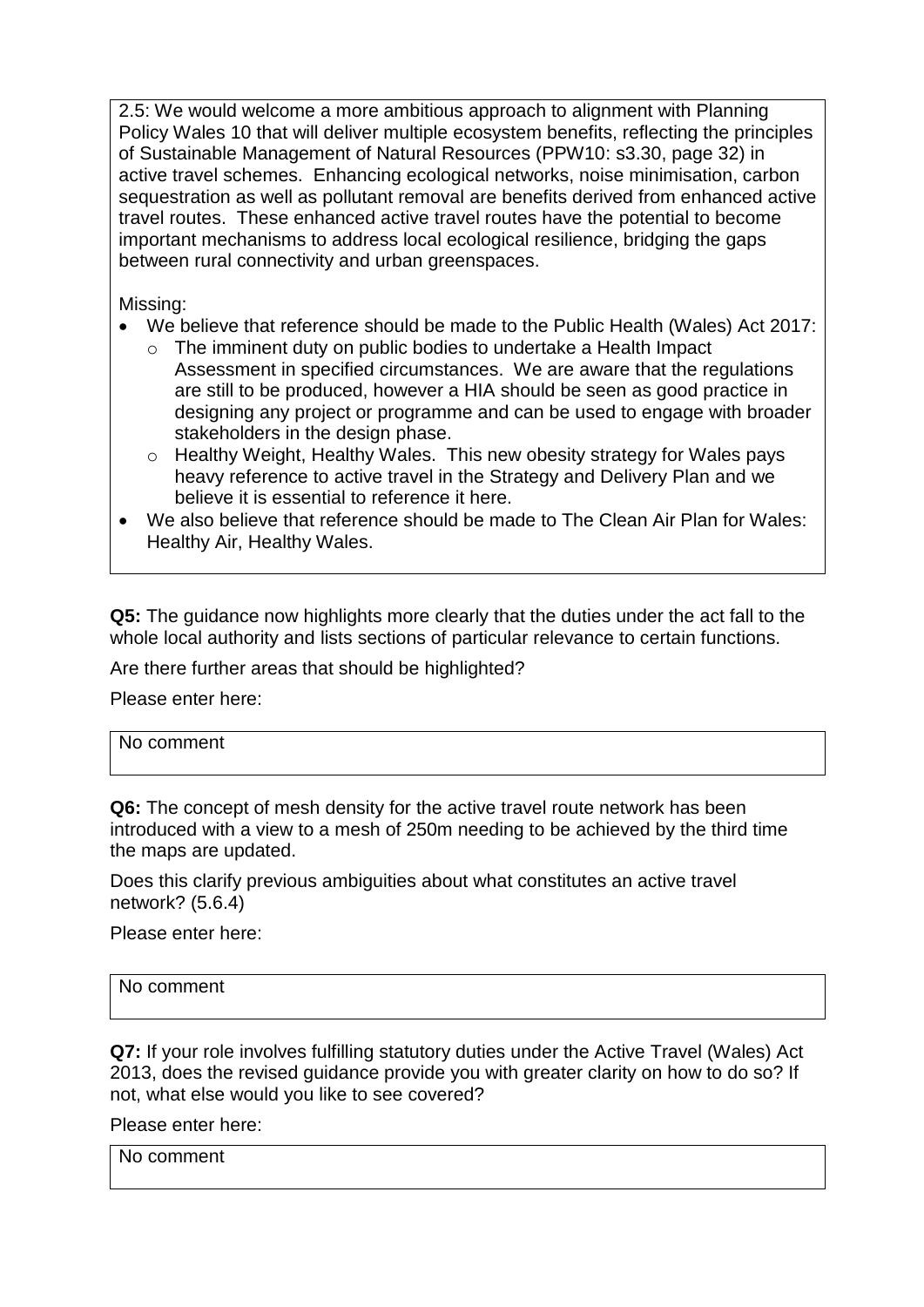**Q8:** Please highlight any other points you wish to make in relation to the revised Part 1: Delivery.

Please enter here:

- 1. The development of this revised guidance is welcome, and we are pleased to be recognised as a valued partner throughout the document. We note that the enhancements to encourage active travel will also bring additional opportunities for people to access the outdoors for other forms of outdoor physical activity. We also note that Active Travel provides the opportunity for increasing an awareness of the impact and opportunities for natural resources and the benefits to be gained from them.
- 2. We welcome the strong emphasis on inclusivity and equality and that the guidance includes users of mobility scooters in its definition of walkers (4.3.1). Could we suggest that it may be worth reiterating this point in para 9.7 to ensure that any bollards do not obstruct any legitimate users of rights of way including those in mobility vehicles. NRW has led the development of guidance on improving access for all in Wales and is currently looking at improved and innovative mechanisms for promotion which may be useful to Active Travel colleagues. Further information on our website [https://naturalresources.wales/days-out/recreation-and-access-policy-advice](https://naturalresources.wales/days-out/recreation-and-access-policy-advice-and-guidance/managing-access/improving-access-for-all/?lang=en)[and-guidance/managing-access/improving-access-for-all/?lang=en](https://naturalresources.wales/days-out/recreation-and-access-policy-advice-and-guidance/managing-access/improving-access-for-all/?lang=en)
- 3. We strongly welcome the many references to the need for integration with other plans, including Rights of Way Improvement Plans, for which NRW is a statutory consultee. Local Authorities' assessments, assessing public needs and current provision will be of direct relevance to ATNM and can support wider active travel policies across the authority area, outside of the areas designated for Active Travel. We note the WG intention to review further integration with ROWIP under the Access Reform Programme in [Expert Group 3.](https://gov.wales/access-reform-advisory-group)
- 4. The following points are in reference to horse-riders (4.3.5, 14.36.7, Diagram on pg439, 13.1.4 and Glossary). Please note that some points below are in relation to Part 2 – Design and the Glossary, but as the points are all linked, I have left them together:
	- There is a need to consider the impact of Active Travel developments on existing recreational users, particularly horse-riders. We suggest that point 14.36.7 be further strengthened to mitigate against loss of routes for horseriding, in line with paragraph 4.3.5 earlier in the guidance. We welcome the point that public right of way for horse-riding should not be removed through changing the status of the right of way. However, authorities will need to be mindful that changing the surface of the route could have the same effect as to make the route unsuitable for horse-riders to the extent that they no longer use it.
	- With only approximately 20% of the rights of way network across Wales available to horse-riders (and lower proportions locally) the network of routes is fragmented and as with active travellers, recreational users share safety concerns in using the road network as an alternative to safer off-road routes. We suggest Active Travel Planners refer to any policies in relation to horseriding provision in the ROWIP and consultation with the local authority PROW staff and Local Access Forum.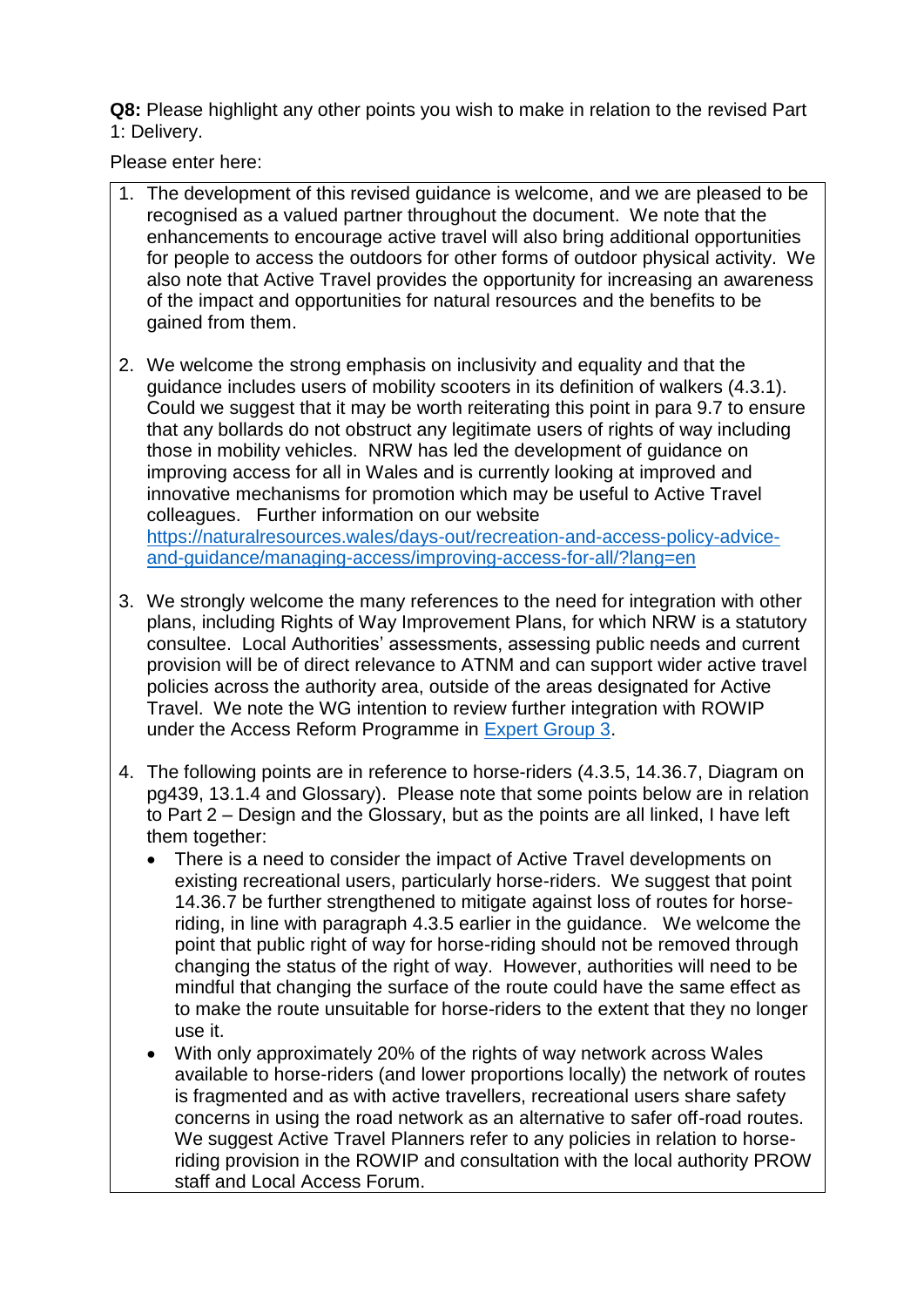- Further suggestion that the definition in the Glossary: Bridleway A right of way for people on horseback, cycles or foot only be amended to highlight that the right to cycle on a bridleway is given provided they give way to walkers and horse riders (s30 Countryside Act 1988) Also the diagrams on page 439 suggest the diagram includes reference to Bridleways and Byways Open to All Traffic to make this point clear. Paragraph 13.1.4 suggest the category shown should distinguish traffic free bridleways and not just traffic free shared use.
- 5. In relation to promoting the active travel routes and encouraging promotion of responsible use:
	- There are several sources of information and good practice that would support local authority's duty to promote active travel and encourage use. These are beneficial to encourage both active travel and outdoor recreation and that users behave responsibility and with respect for others. Some examples include:
		- $\circ$  the following trail guide: [https://cdn.naturalresources.wales/media/681452/the-trail-users](https://cdn.naturalresources.wales/media/681452/the-trail-users-code.pdf?mode=pad&rnd=131999848970000000)[code.pdf?mode=pad&rnd=131999848970000000](https://cdn.naturalresources.wales/media/681452/the-trail-users-code.pdf?mode=pad&rnd=131999848970000000)
		- o And the Countryside Code, [https://naturalresources.wales/days-out/the](https://naturalresources.wales/days-out/the-countryside-codes/?lang=en)[countryside-codes/?lang=en](https://naturalresources.wales/days-out/the-countryside-codes/?lang=en)
	- This is another area that will be considered as part of Access Reform Programme which we are working on with WG [https://gov.wales/access](https://gov.wales/access-reform-programme)[reform-programme](https://gov.wales/access-reform-programme) and in which there would be benefits in having integrated and shared messages
- 6. We strongly welcome the identification of Local Access Forums as stakeholders that should be consulted in the development of ATNM.

**Q9:** Specific design details have been provided to align with the updated Traffic Signs Regulations and General Directions (TSRGD) 2016.

Are you confident in the consistency of approach between various sets of guidance, for example on dealing with junctions or treatment of side road interfaces with active travel routes?

Please enter here:

| No comment |  |  |  |
|------------|--|--|--|
|            |  |  |  |

**Q10:** The width required for cycle tracks for different cycle flow bands has been adjusted, which may reduce the width requirement for parts of the network envisaging moderate use. (DE021, DE023)

Do you consider the right balance has been struck between enabling additional routes to be created and the comfort and safety of all users?

Please enter here:

There are a number of points made in Q14 below that are relevant to this question, in particular, point 3.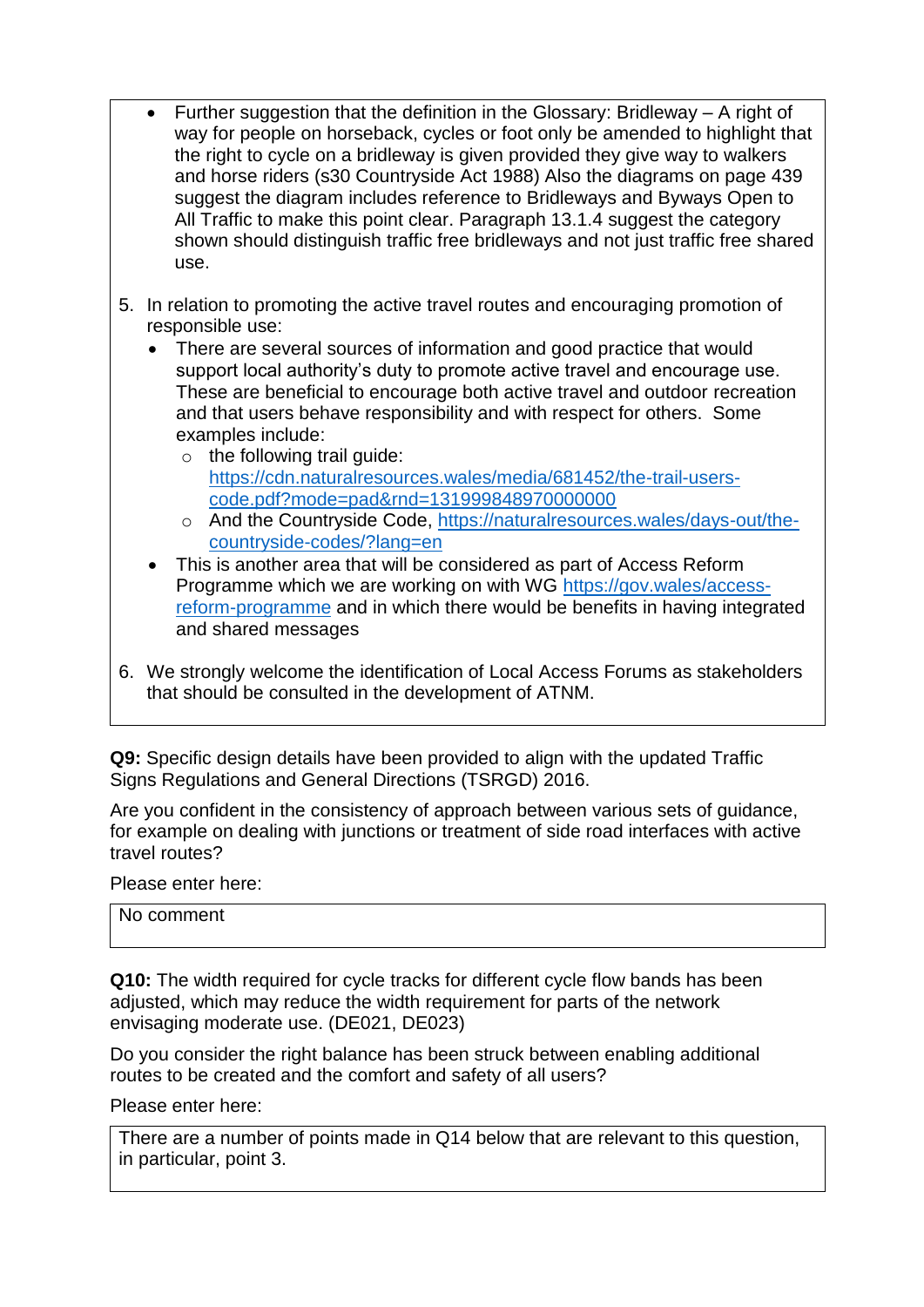**Q11:** In relation to design elements, have any design features not been included which you consider would be essential in helping deliver high quality schemes?

Please enter here:

Please see our response in Q14.

**Q12:** On an individual scheme level, the explicit requirement to undertake an Equality Impact Assessment at the earliest stage is intended to ensure that full engagement with all users informs the scheme design.

How confident are you that this process will enhance the quality of schemes and minimise potential conflict between users who have differing access requirements?

Please enter here:

We believe that it would also be good to include the use of Health Impact Assessment (regulations due under the Public Health (Wales) Act 2017) as a method of engagement with users to inform scheme design and discuss recommendations, mitigations and enhancements across any actual and perceived impacts. We believe that this would work well with EqIA and would add value to communities and the ATNM routes themselves.

**Q13:** Chapter 20 on Monitoring has been expanded to give more specific guidance and includes a template.

Does this provide sufficient clarity?

Please enter here:

No comment

**Q14:** Please highlight any other points you wish to make in relation to the revised Part 2: Planning and Design.

Please enter here:

- 1. We are pleased to see that many of the issues that we raised in the previous consultations have been addressed, in particular we welcome the more detailed guidance in section 16.5 on the use of vegetation to increase the attractiveness of active travel routes. To further strengthen this section, we request that table 4-2, p119 contains a recommendation to increase the attractiveness of cycle routes by the use of appropriate vegetation, ideally accompanied by a cross-reference to section 16.5 to enable readers to easily find further details. We also request a cross reference to this section from the statement on the use of trees and hedges as windbreaks in table 3-2 p87 "Factors affecting cycling effort".
- 2. The current guidance contains many helpful references to trees as part of active travel routes. However, it is still possible for anyone designing active travel routes to get the impression that the costs of planting and maintaining trees outweigh their benefits. We would like to request an insertion of words to the effect: "the ecosystem services provided by large species of trees start to outweigh their initial planting and annual maintenance costs at around 60 years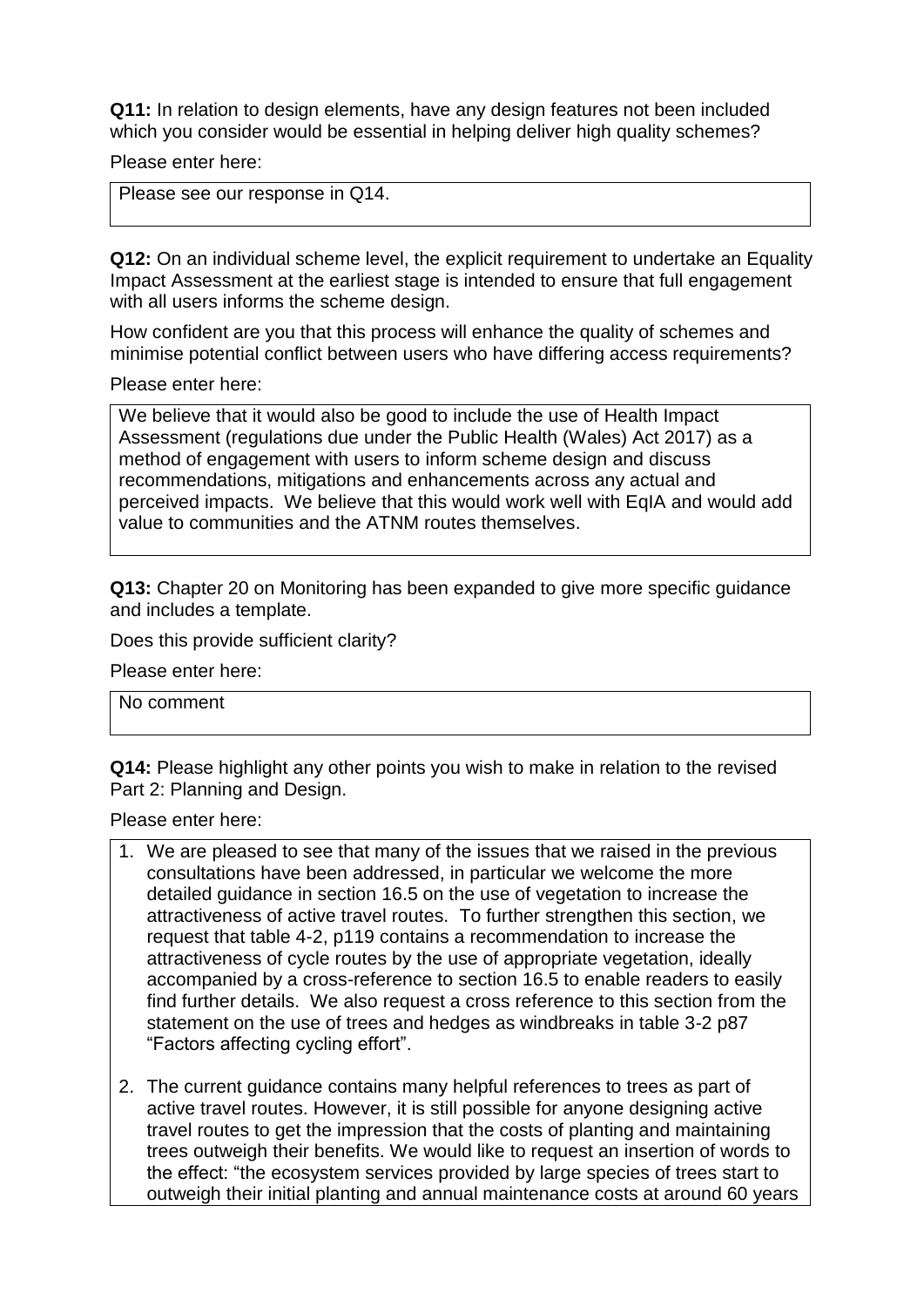of age and can then be supplied for 200 or more years before the tree requires replacement". We would like to see reference in the guidance that active travel planners should therefore avoid the false economy of planting short-lived tree species. (See Street Tree Cost Benefit Analysis. Green Blue Urban Ltd. Bodiham, East Sussex. 2018)

- 3. We note with some concern that this guidance says very little about the design of active travel routes to minimise user's exposure to particulate air pollution. Currently, this mostly comes from diesel powered vehicles, but this particulate air pollution also comes from brake dust, tyre rubber and road surfacing materials. There is no safe level of exposure to this fine dust (aka PM2.5) and active travel users will continue to inhale it whenever they are within a few metres of the vehicle carriageway. However, there is substantial evidence of the benefits of low hedges (either planted in the ground, or in planters) to block and trap airborne dust. We request the inclusion in this guidance, that regard be placed to the placement of hedges to separate active travel route users from dust generated by the vehicle carriageway. (See K.V. Abhijith, Prashant Kumar, John Gallagher, Aonghus McNabola, Richard Baldauf, Francesco Pilla, Brian Broderick, Silvana Di Sabatino, Beatrice Pulvirenti. Air pollution abatement performances of green infrastructure in open road and built-up street canyon environments A review. Atmospheric Environment 162 (2017) 71-86).
- 4. We also note with some concern the absence of any reference to designing active travel routes to be resilient to the effects of climate change (see Kazmierczak, A., Brookfield, C., Cavan, G. and Lindley, S. 2016. Climate Change Vulnerability Mapping in Wales. The Welsh Government, Cardiff. 2016). Given the climate and nature emergency we are facing, we request that the final document includes stronger recommendations on the use of trees, hedges and other vegetation to provide shade, evaporative cooling, improve drainage (see SuDS below) and provide shelter from high winds for active travel routes (see S.E. Gill, J.F. Handley, A.R. Ennos, S. Pauleit. Adapting Cities for Climate Change: The Role of the Green Infrastructure. Built Environment Vol 33 No 1 (pp. 115-133) 2007).
- 5. We welcome the reference to Sustainable Drainage Systems (SuDS) in Section 2.8 on page 24, but request that the final document includes guidance on the use of SuDS to deliver multiple benefits as part of the green infrastructure accompanying active travel routes. This should include cross references to 16.5.7 on page 233 which describes the integration of trees with SuDS without actually mentioning SuDS. (see Morgan. C et al, Water Sensitive Urban Design in the UK – Ideas for built environment practitioners. CIRIA. London. 2013)